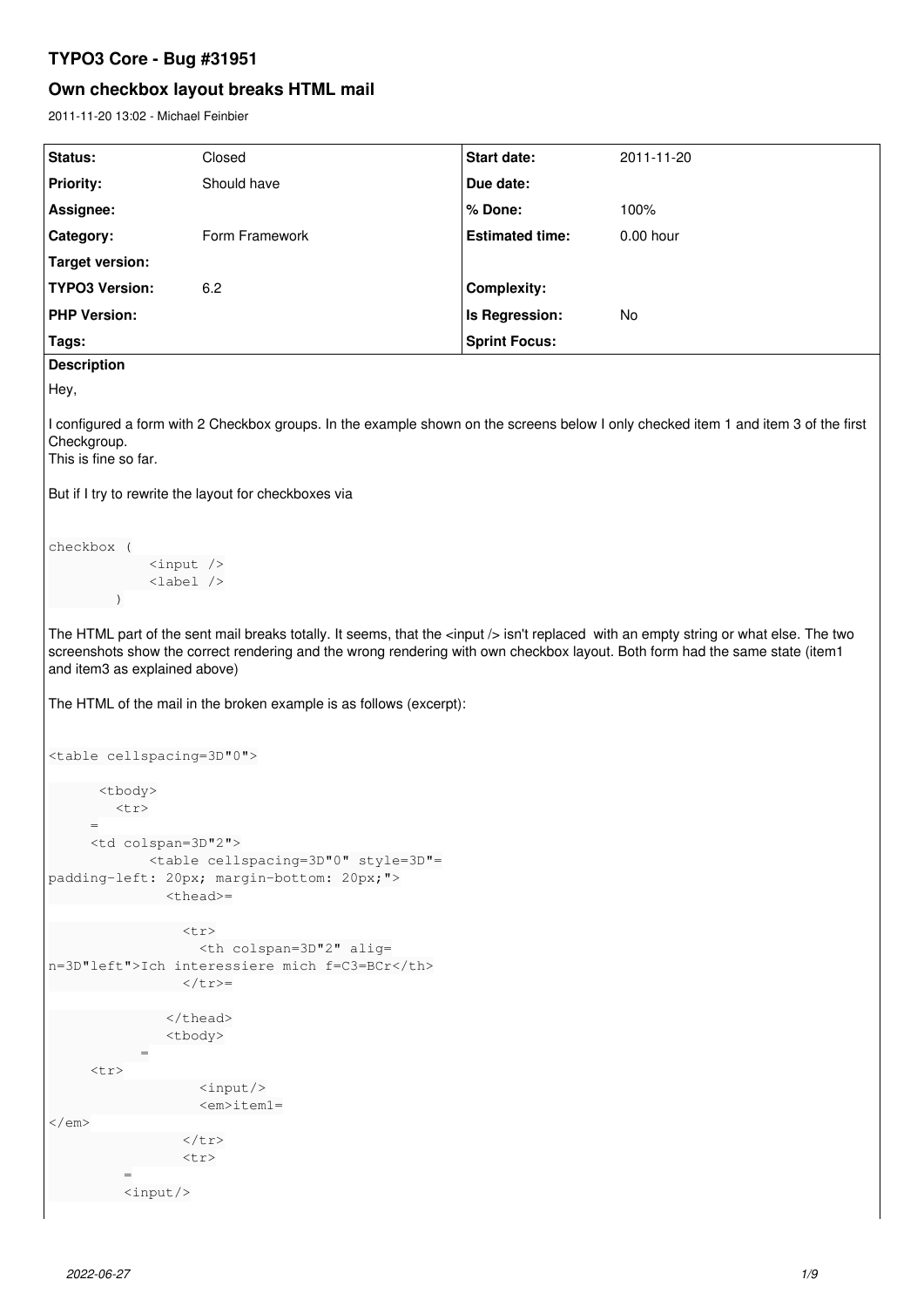| <em>item2</em>                                                                 |               |            |  |  |
|--------------------------------------------------------------------------------|---------------|------------|--|--|
| $=$                                                                            |               |            |  |  |
| $\langle$ /tr>                                                                 |               |            |  |  |
| $<$ tr>                                                                        |               |            |  |  |
| $\langle$ input/>                                                              |               |            |  |  |
| $=$                                                                            |               |            |  |  |
| <em>item3</em><br>$\langle$ /tr>                                               |               |            |  |  |
| =                                                                              |               |            |  |  |
| $\langle$ /tbody>                                                              |               |            |  |  |
| $\langle$ /table>                                                              |               |            |  |  |
| $\langle /td \rangle$                                                          |               |            |  |  |
| <b>Related issues:</b>                                                         |               |            |  |  |
| Related to TYPO3 Core - Bug #32463: New Form ext throws error on missing wraps | <b>Closed</b> | 2011-12-12 |  |  |
| Related to TYPO3 Core - Bug #37349: Layout change modifies email output        | <b>Closed</b> | 2012-05-21 |  |  |
| Related to TYPO3 Core - Bug #39138: sysEXT:form checkbox send as input field   | <b>Closed</b> | 2012-07-20 |  |  |
| Related to TYPO3 Core - Bug #58598: tx_form breaks on custom label             | <b>Closed</b> | 2014-05-07 |  |  |
| Related to TYPO3 Core - Bug #45606: Forms: Mail-Layout destroyed               | <b>Closed</b> | 2013-02-19 |  |  |
| Related to TYPO3 Core - Bug #42500: Sysext form output not adjustable via ts   | <b>Closed</b> | 2012-10-29 |  |  |
| Related to TYPO3 Core - Bug #60995: tx_form PostProcessor - wrong layout hand  | <b>Closed</b> | 2014-08-15 |  |  |
| Related to TYPO3 Core - Bug #70086: EXT:form - Bring back view specific layou  | <b>Closed</b> | 2015-09-24 |  |  |
| Has duplicate TYPO3 Core - Bug #57830: Mailform                                | <b>Closed</b> | 2014-04-11 |  |  |
| Precedes TYPO3 Core - Bug #59549: Broken tests due to modified PostProcessor   | <b>Closed</b> | 2014-06-13 |  |  |

# **Associated revisions**

# **Revision 8bd1988d - 2014-06-13 13:22 - Cornel Boppart**

[BUGFIX] Own Layout Breaks Mail Message

With this patch it is possible to configure custom layouts for the form, confirmation, and each type of post processor. The backward compatibility is given, because this does not override or break already existing configurations but provides some more options to configure specific steps of the form process independent of each other.

Therefore it prevents from breaking the layout of the confirmation view and the HTML mail.

Resolves: #31951 Releases: 6.2 Change-Id: I3c015b53cd6d6efbd070d16bdc2111c7d60671aa Reviewed-on:<https://review.typo3.org/28526> Reviewed-by: Xavier Perseguers Tested-by: Xavier Perseguers Reviewed-by: Markus Klein Reviewed-by: Dmitry Dulepov Tested-by: Dmitry Dulepov

# **Revision 7c8b73d7 - 2014-06-13 16:02 - Oliver Hader**

[BUGFIX] Broken tests due to modified PostProcessor constructor

Issue #31951 introduced a breaking change in changing the order of constructor arguments in the form PostProcessor. This could have been avoided since new TypoScriptFactory object is and was a singleton.

Resolves: #59549 Releases: 6.2 Change-Id: I1134d4440437e9fe03129241e63c0f0004712176 Reviewed-on:<https://review.typo3.org/30714> Reviewed-by: Marc Bastian Heinrichs Reviewed-by: Oliver Hader Tested-by: Oliver Hader

## **Revision d93485dc - 2015-09-29 12:44 - Ralf Zimmermann**

[BUGFIX] EXT:form - Bring back view specific layout settings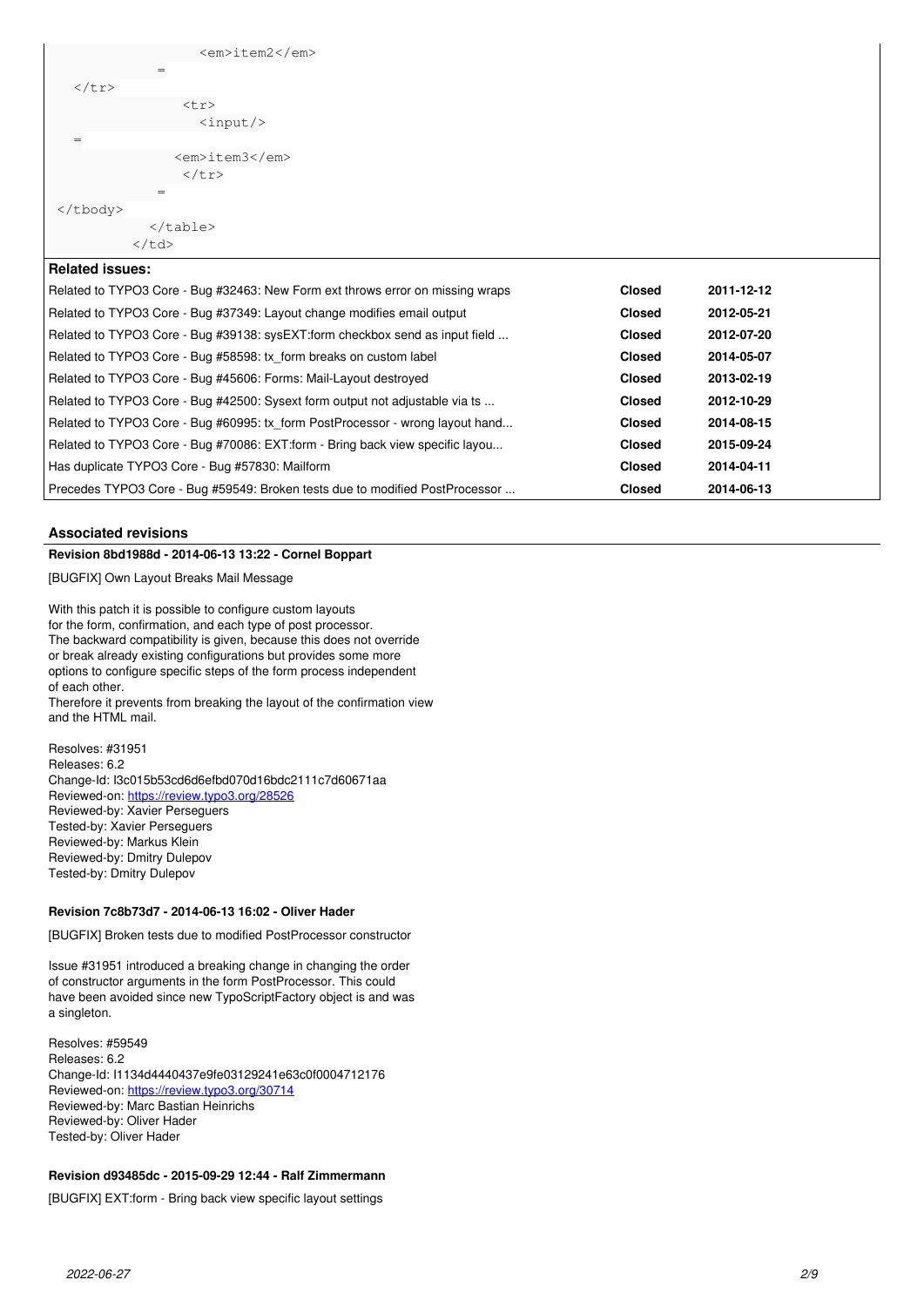The issue #31951 introduced a solution for view specific layout settings (for the form and the confirmation page). This patchset restores the functionality and also allows a differing layout for the post processor/ mail. Furthermore it supports the extraordinary layout settings of EXT:bootstrape\_package which introduced some edge cases while changing radiogroups and checkboxgroups.

Resolves: #70086 Releases: master Change-Id: Ic8d1075e535a5ad7528ff53ddcf0daa44408d53d Reviewed-on:<http://review.typo3.org/43533> Tested-by: Bjoern Jacob <br />[bjoern.jacob@tritum.de>](mailto:bjoern.jacob@tritum.de) Reviewed-by: Bjoern Jacob <br/>bioern.jacob@tritum.de> Reviewed-by: Frans Saris <*[franssaris@gmail.com>](mailto:franssaris@gmail.com)* Tested-by: Frans Saris <**[franssaris@gmail.com](mailto:franssaris@gmail.com)**>

## **History**

### **#1 - 2011-11-21 14:17 - Jigal van Hemert**

*- Status changed from New to Needs Feedback*

As far as I can determine it should be <inputvalue /> instead of <input />. Can you test this?

## **#2 - 2011-11-21 21:02 - Michael Feinbier**

I did the layout override because I wanted in the form the input before the label. According to the manual this is the correct way. If i use <inputyalue /> no Checkbox is rendered in the form.

### **#3 - 2012-01-18 09:48 - Christjan Grabowski**

Same Problem:

```
tt_content.mailform.20 {
          layout {
                     radio (
                             <input /><label />
\overline{\phantom{a}}        checkbox (
                               <input /><label />
                     )
          }
}
```
FE-Rendering of the form is correct. The email after submit does not contain the selected options. Instead there are rendered input fields.

Typo3 4.6.3

# **#4 - 2012-04-09 04:25 - Franz Koch**

this issue is related to  $\frac{\#32463}{2}$ - custom layouts a) can cause exceptions and b) bork your html mail layout. Solution is described in  $\frac{\#32463}{2}$ 

### **#5 - 2013-08-26 10:03 - Alexander Opitz**

Hi,

as this issue is very old. Does the problem still exists within newer versions of TYPO3 CMS (6.1)?

Or is this a duplicate of  $\frac{\#32463}{ }$  $\frac{\#32463}{ }$  $\frac{\#32463}{ }$ ?

# **#6 - 2013-10-18 10:58 - Leon de Rijke**

I can confirm this issue still exists with 6.1.5:

```
tt_content.mailform.20 {
        layout {
                  checkbox = <input /><label/>
        }
\lambda
```
Front-end rendering is correct. The email contains rendered input fields.

# **#7 - 2013-10-18 11:04 - Leon de Rijke**

Alexander Opitz wrote: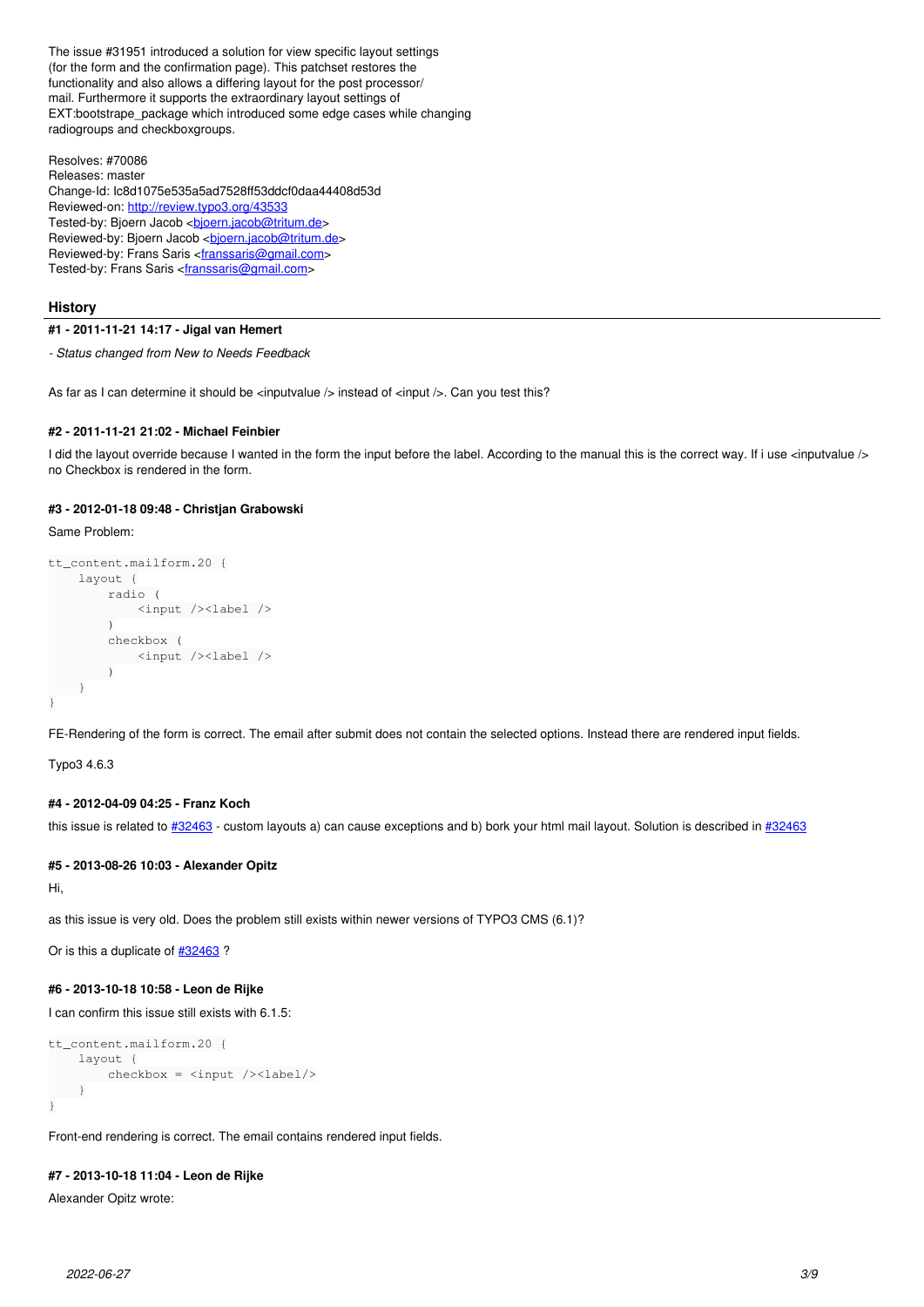Hi,

as this issue is very old. Does the problem still exists within newer versions of TYPO3 CMS (6.1)?

Or is this a duplicate of  $\frac{#32463}{ }$  $\frac{#32463}{ }$  $\frac{#32463}{ }$ ?

Although this issue is related to [#32463,](https://forge.typo3.org/issues/32463) I don't think it is a duplicate. [#32463](https://forge.typo3.org/issues/32463) deals with a fatal error, this issue deals with borked HTML mail output. Maybe the solution would be the same.

# **#8 - 2014-02-20 16:58 - Alexander Opitz**

- *Status changed from Needs Feedback to New*
- *Is Regression set to No*

### **#9 - 2014-03-04 01:45 - Felix Nagel**

I can confirm this issue in TYPO3 4.7.17.

#### **#10 - 2014-03-19 12:50 - Ben Walch**

# **This issue still exists with 6.2.beta:**

```
tt_content {
          mailform.20 {
                    layout {
                               form (
                                          <form role="form">
                                                    <containerWrap />
                                       </form>
)            containerWrap (
                                          <div class="csc-mailform-container">
                                                     <elements />
                                          </div>
)            elementWrap (
                                          <div class="form-group">
                                                     <element />
                        \langlediv>)            textline (
                                          <label />
                                          <input class="form-control" />
)            textarea (
                                          <label />
                                          <textarea class="form-control" />
)            textblock (
                                          <p class="help-block">
                                                    <textblock />
                        \langle p \rangle\lambda            submit (
                                       <input class="btn btn-primary" />
                \rightarrow        }
 \qquad \qquad }
}
```
This layout example above to have nice bootstrap-like form elements will brake the Html Mail Message.

Following the Manual, the tt\_content.mailform.20.layout TypoScript is a layout definition (override) for the Frontend which works like a charm.. The bad thing is, that the AbstractElementView.php in form/Classes/View/Mail/Html/Element **also respects a layout override for the frontend** like above to render the HTML Code for the mail message.

#### **This is a serious problem**. The solution should be simple:

give the opportunity to define different layouts for the frontend as well as for the html mail, like

```
tt_content {
        mailform.20 {
                 # Layout Override for the Frontend HTML View
                  form {
                          layout {
```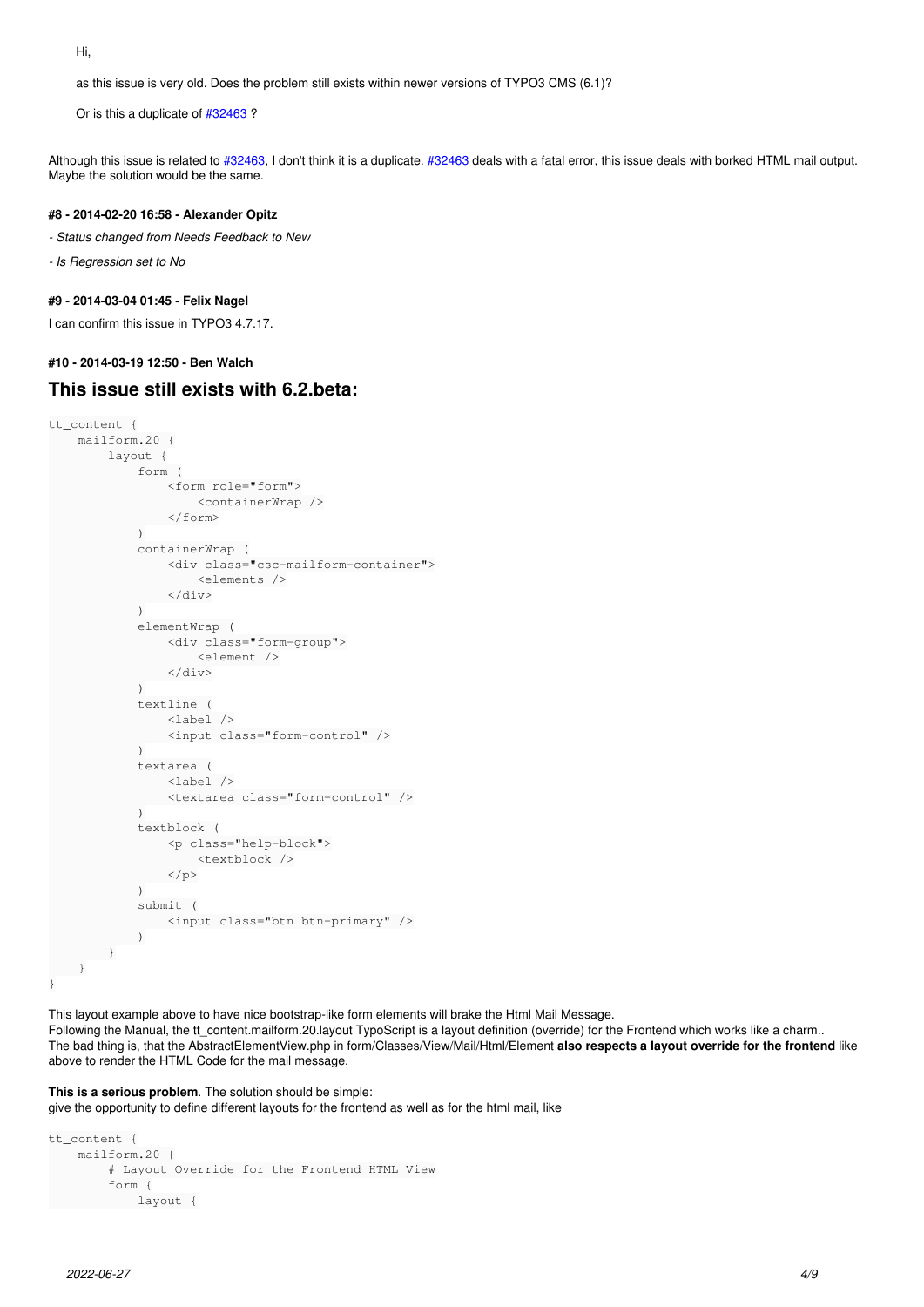```
                elementWrap (
                                                                ...
                )
                     \rightarrow        }
                         # Layout Override for the HTML Mail Message
                        mail {
                                      layout {
                                                  elementWrap (
                                                           ...
                               \rightarrow\rightarrow\left\{\begin{array}{c}1\\1\end{array}\right\}\qquad \qquad }
}
```
### **#11 - 2014-03-19 16:27 - Gerrit Code Review**

*- Status changed from New to Under Review*

Patch set 1 for branch **master** of project **Packages/TYPO3.CMS** has been pushed to the review server. It is available at <https://review.typo3.org/28526>

#### **#12 - 2014-04-15 10:40 - Anja Leichsenring**

- *TYPO3 Version changed from 4.6 to 6.2*
- *PHP Version deleted (5.3)*

Sorry to say this, but the patch does not solve the issue. Please provide the form configuration of your form, the typoscript of your overridden layout and maybe some thoughts, how you developed the solution provided here, to get me in the right direction.

Additionally this means (probably) a breaking change to existing form configurations, and this is something that we need to avoid.

#### **#13 - 2014-04-15 14:32 - Benjamin Kott**

From my point of view and different testcases the layouts are not useable at all in its current state so whatever gets decided how to solve this problem it will not break any functionality somewhere.

The only way to get the ext:form working correctly at its current state is to xclass every view model and change the default layout directly in the model.

#### **Views in 6.2**

- Form (uses layout)
- Confirmation (uses layout)
- Mail (is a postProcessor)
- -- Html (uses layout)
- -- Plain (does not use layouts)

Example Default Layouts why the system breaks:

TextlineElementView (Form)

 <label /> <input />

## TextlineElementView (Confirmation)

 <label /> <inputvalue />

TextlineElementView (Mail/Html)

```
    <td style="width: 200px;">
              <label />
\langle/td>
<td>
              <inputvalue />
\langle/td>
```
The problem here is when you try to what the different views do not support all elements in its parseXML functions, for example the <input /> is not handled by the confirmation or the mail views under certain conditions the system then will break.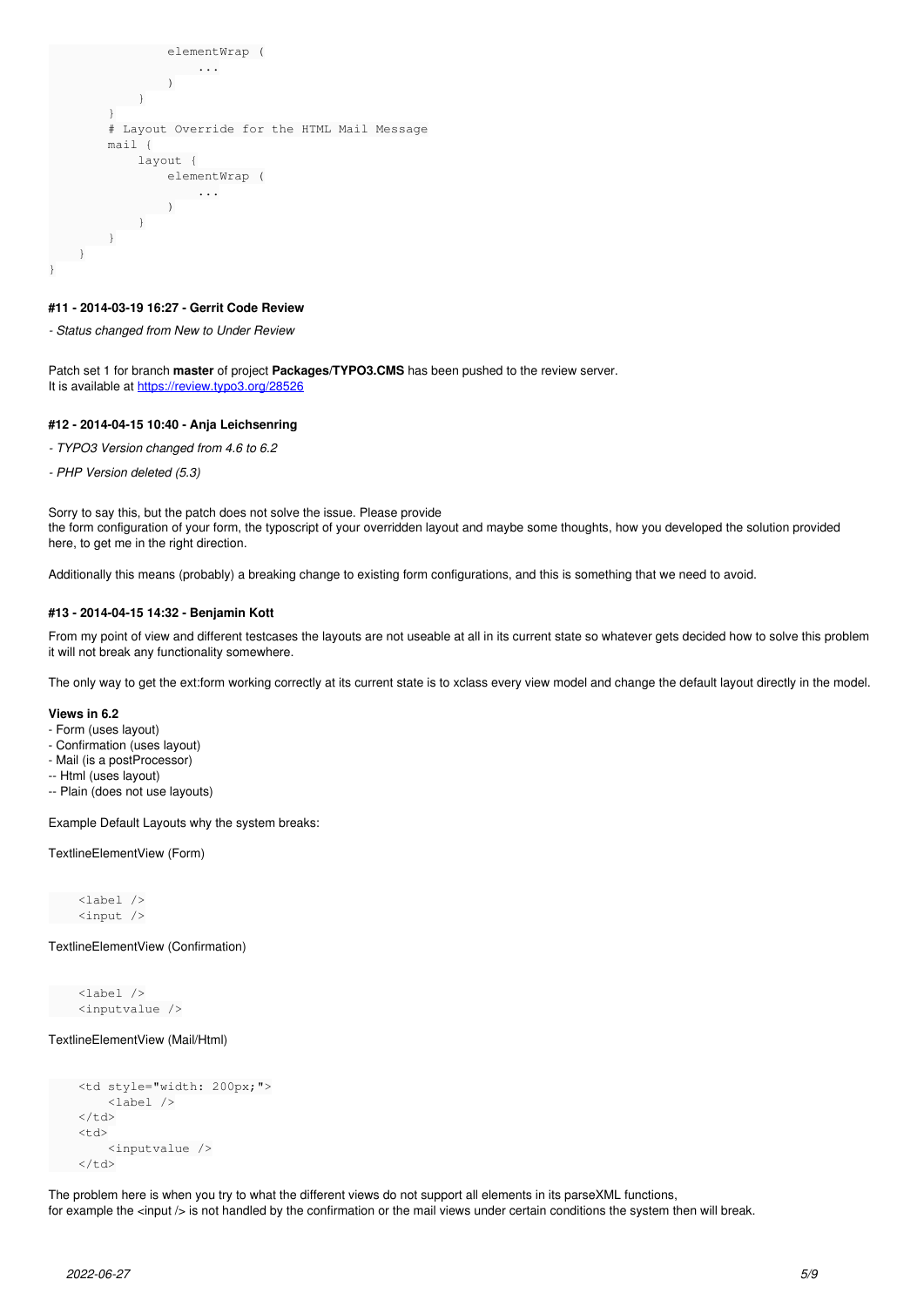An example of an breaking ext:form configuration can be found in the bootstrap\_package that comes with the introduction distribution.

```
tt_content.mailform.20 {
          layout {
                     form (
                                <form class="form-horizontal">
                                        <containerWrap />
                             </form>
              \lambda        containerWrap (
                                <div>
                                           <elements />                
                 \langle/div>\lambda        elementWrap (
                                <div>      
                                           <element />
                 \langle/div>        )
                      fieldset (
                             <fieldset><legend /><containerWrap /></fieldset>    
\overline{\phantom{a}}        label (
                                <label>
                                           <labelvalue />
                                           <mandatory />
                        </label>
          )
                      error (
                             <span class="help-block text-danger"><errorvalue /></span>
                      )
                      textline (
                                <div class="form-group">
                                           <div class="col-sm-3 control-label">
                                                      <label />
                            \langlediv>\tt<div class="col-sm-5">
                                                      <input class="form-control" />
                                                       <error />
                            \langlediv>
                  \langlediv>\overline{\phantom{a}}        textarea (
                                <div class="form-group">
                                          <div class="col-sm-3 control-label">
                                                      <label />
                                           </div>
                                            <div class="col-sm-5">
                                                       <textarea class="form-control" />
                                                       <error />
                                           </div>
                 \langle/div>        )
                      submit (
                                <div class="form-group">
                      <div class="col-sm-offset-3 col-sm-9">
                                                  <input class="btn btn-primary" />
                      </div>
                \langle/div>\overline{\phantom{a}}        checkbox (
                                <div class="form-group">
                      <div class="col-sm-offset-3 col-sm-9">
                                                       <div class="checkbox">
                                                                 <input />
                                                                  <label />
                                   \langle/div\rangle                    <error />
              \langlediv>
                 \langle/div\rangle\overline{\phantom{a}}    }
          stdWrap.wrap = |
```

```
2022-06-27 6/9
```
}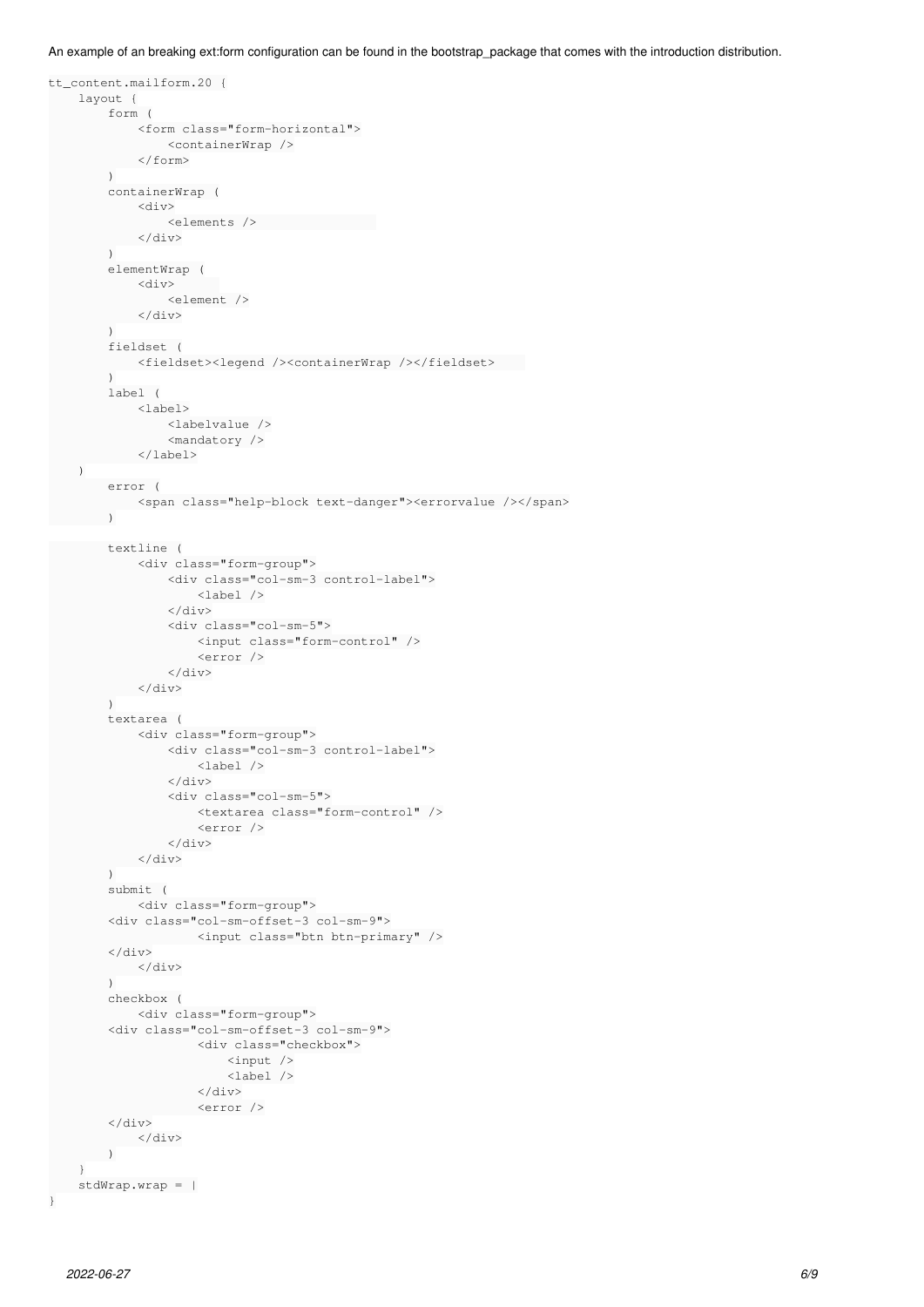### **Suggestion:**

Introduce new strict seperation for the form layout and correct the typoscript settings for this.

- form.layout used only for form
- confirmation.layout used only for confirmation
- postProcessorDefaults.mail.layout used only for postprocessor mail layout
- postProcessorDefaults.Vendor\ExtensionKey\PostProcess\CustomPostProcessor.layout for example usage in custom postprocessor

Map current layout to -> form.layout so that nothing will break when someone already uses this.

```
tt_content.mailform.20 {
          form {
                      ...
                     layout {
                             ...
                     }
           }
          confirmation {
                     message = TEXT
                     message {
                              value = Check input
                 wrap = <p>~|~</p>~|~        }
                      layout {
                           ...
                  }
           }
          postProcessorDefaults {
                     mail {
                             layout {
                                        ...
               \qquad \qquad }
                      }
                     Vendor\ExtensionKey\PostProcess\CustomPostProcessor {
                               layout {
                                         ...
                           }        
                     }
           }
          postProcessor {
             1 = \text{mail}        1 {
                                recipientEmail = {$plugin.tx_form.mail.recipientEmail}
                                senderEmail = {$plugin.tx_form.mail.senderEmail}
                                subject = {$plugin.tx_form.mail.subject}
                                messages {
                                        success = Mail send.
            }
                                mail {
                                         layout {
                                                      ...
                       \qquad \qquad }
               \left\{\begin{array}{cc}1&1\\1&1\end{array}\right\}\qquad \qquad \}\longrightarrow}
```
## **#14 - 2014-05-06 13:39 - Toni no-lastname-given**

*- File broken\_form.jpg added*

I can also confirm the bug, tried lots of things but nothing worked.

I attached the mail i get after submitting my form, cant get any info unless i inspect whole mail and i cant ask my client to do that.

Btw, any way of to enable plain mail from form in 6.2 form?

# **#15 - 2014-05-28 08:08 - Cornel Boppart**

#### *- File form\_using\_different\_layouts.diff added*

With this patch it is possible to configure custom layouts for the form, confirmation, and each type of post processor. The backward compatibility is given, because this does not override or break already existing configurations but provides some more options to configure specific steps of the form process independent of each other.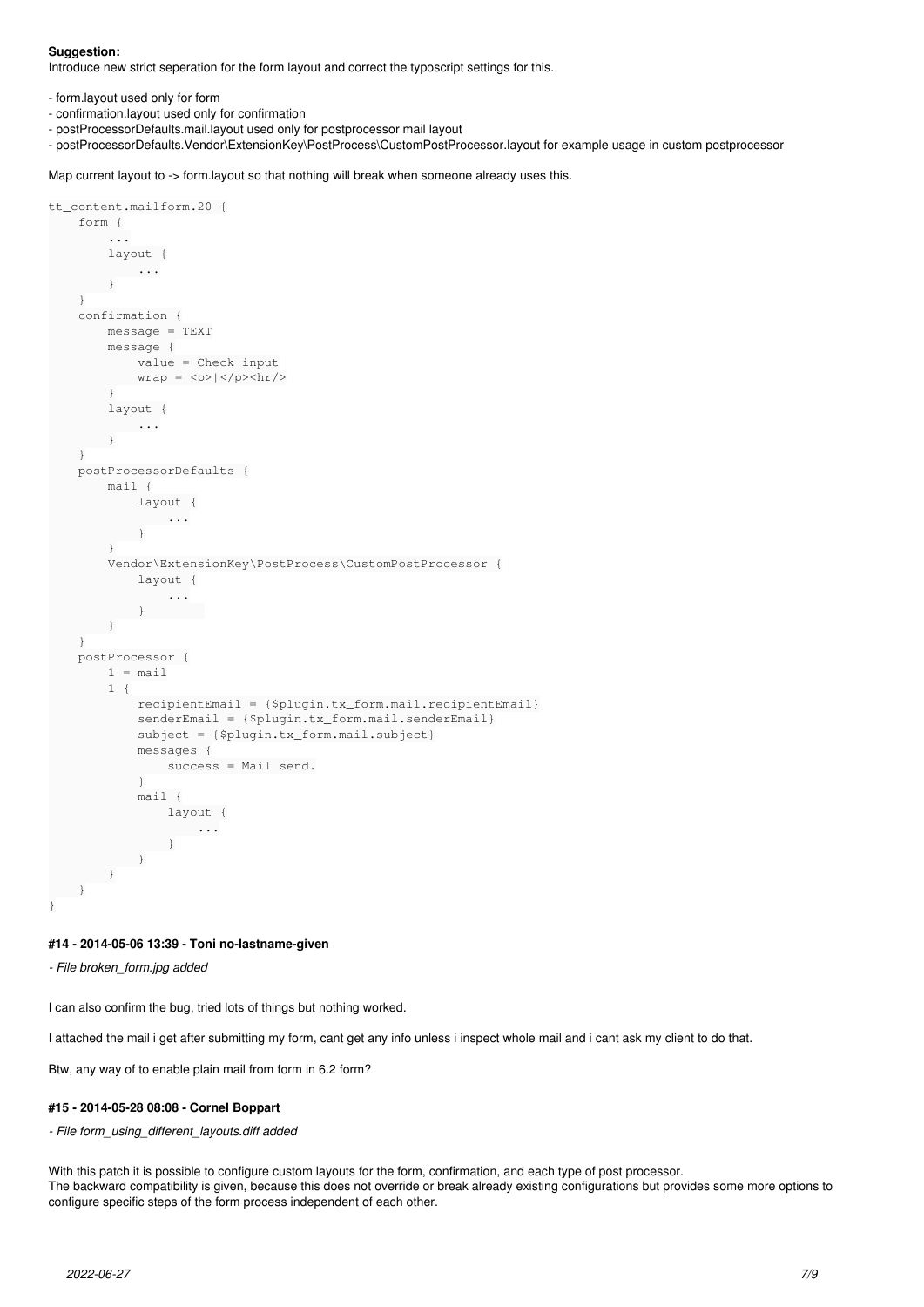Therefore it prevents from breaking the layout of the confirmation view and the HTML mail.

tt\_content.mailform.20 { // Fallback and compatibility layout { ...  $\rightarrow$  // Custom layouts form { layout { ...  $\rightarrow$  } confirmation { layout { ...  $\qquad \qquad$  }  $\left\{\begin{array}{cc} 1 & 1 \\ 1 & 1 \end{array}\right\}$  postProcessor { mail { layout { ... } } ...  $\qquad \}$ }

### **#16 - 2014-05-28 22:32 - Gerrit Code Review**

Patch set 2 for branch **master** of project **Packages/TYPO3.CMS** has been pushed to the review server. It is available at <https://review.typo3.org/28526>

### **#17 - 2014-05-28 23:09 - Gerrit Code Review**

Patch set 3 for branch **master** of project **Packages/TYPO3.CMS** has been pushed to the review server. It is available at <https://review.typo3.org/28526>

#### **#18 - 2014-05-28 23:12 - Gerrit Code Review**

Patch set 5 for branch **master** of project **Packages/TYPO3.CMS** has been pushed to the review server. It is available at <https://review.typo3.org/28526>

### **#19 - 2014-05-29 08:34 - Gerrit Code Review**

Patch set 6 for branch **master** of project **Packages/TYPO3.CMS** has been pushed to the review server. It is available at <https://review.typo3.org/28526>

#### **#20 - 2014-05-29 12:03 - Gerrit Code Review**

Patch set 7 for branch **master** of project **Packages/TYPO3.CMS** has been pushed to the review server. It is available at <https://review.typo3.org/28526>

### **#21 - 2014-06-12 10:39 - Gerrit Code Review**

Patch set 8 for branch **master** of project **Packages/TYPO3.CMS** has been pushed to the review server. It is available at <https://review.typo3.org/28526>

# **#22 - 2014-06-13 13:30 - Cornel Boppart**

- *Status changed from Under Review to Resolved*
- *% Done changed from 0 to 100*

Applied in changeset [8bd1988d82256c1851b426e1e86b04c308a3b50f](https://forge.typo3.org/projects/typo3cms-core/repository/1749/revisions/8bd1988d82256c1851b426e1e86b04c308a3b50f).

# **#23 - 2015-07-19 12:39 - Bjoern Jacob**

*- Category changed from Form Framework to 1602*